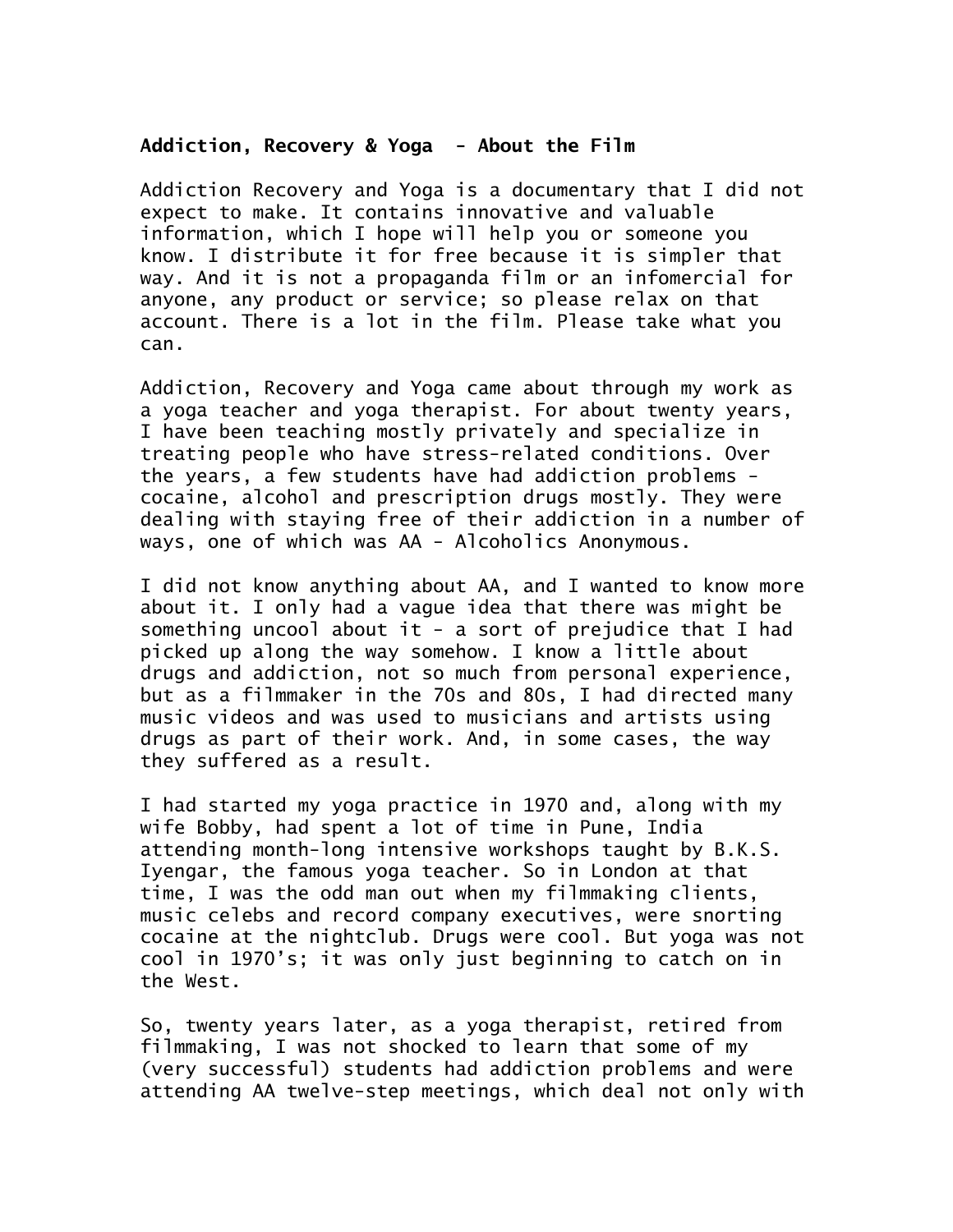alcoholism, but with drug and other addictions as well. So in order to educate myself, I went along to the nearest AA meeting. It happened to be held at the Community Center, which our garden backs onto here in Greenwich Village, New York.

To my surprise, my experience of the AA meeting was more than positive. I was inspired by it. I had never experienced a social situation where people were being so open and honest about the most intimate, difficult, and sometimes disastrous aspects of their lives. But more than that, there was an atmosphere of genuine support that was based on a group practice of non-judgmental fellowship. It was an effective practice that made it possible for people to confront their own difficulties more clearly – basically being on their own case, not everyone else's, and learning from each other, taking support from the group. I learned that this was just a small part of some very practical and profound principles that made up the AA 12-step program.

My vaguely prejudiced attitude had changed. So in the class that I teach at the New York Iyengar Yoga Institute, I said to my students "Oh, I went to an AA meeting the other day, it was really great, I was so surprised". Anyway, about three months later one of my students in that class came up to me and said, "Thank you so much for saying that about AA, I am now 63 days sober." Well, if you have ever been to an AA meeting you will know that when someone is counting the days that they have been sober (one day at a time) it is very important to them. I was happy that something good had come out of my comment.

It struck me that, unlike some addiction rehab facilities that can cost a thousand dollars a day, AA 12-step and yoga were really cost-effective options. Ordinary people could afford them.

I think that it was after the third cup of tea one morning that it further struck me that if I made a film about addiction recovery and yoga, I could distribute it for free on the Internet and help many more people, maybe thousands, the way a few words had helped the student in my yoga class at the Iyengar Institute.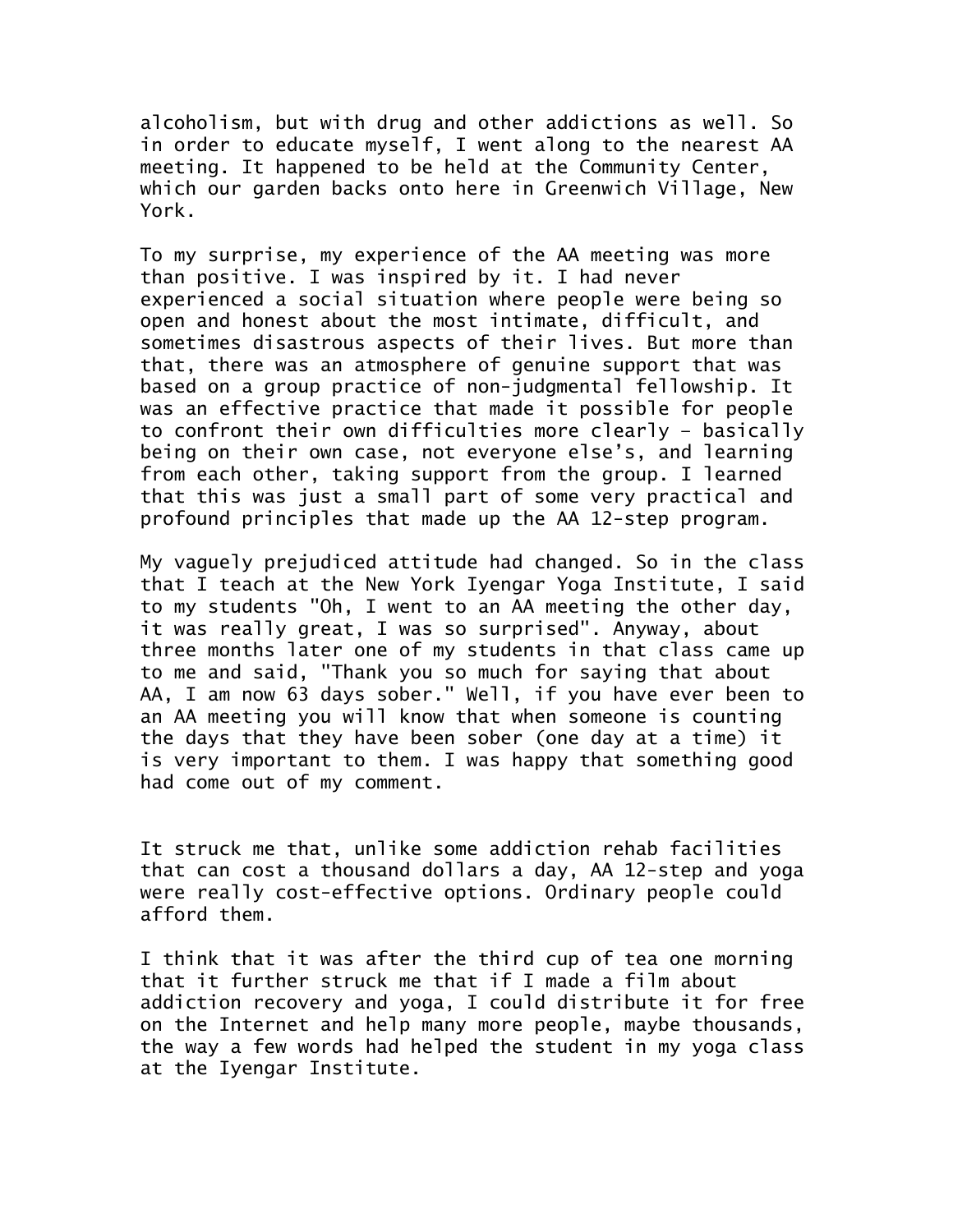After all, I was some sort of award winning filmmaker at one time, so why not do it. And anyway, where did I stand now, forty years later? What was my attitude now to the 60's & 70's era of sex, drugs and rock and roll and the voices of the social revolution that was hoped for at the time? I'll keep it simple, no room to examine these issues now, except to say that the drugs were the big problem.

By a fairly large and influential generation of artists writers and musicians, the idea was indirectly proposed that the way to be cool or explore and manage consciousness was with drugs, including alcohol. Some creative people gained useful insights and perspectives because of drugs, but at what price? I wondered about it then, but now I clearly think that substance abuse, either recreationally for stress relief, or psychotherapeutically with overly prescribed pharmaceuticals for depression, anxiety etc., is a cause of unhappiness and worse for many people.

I was part of that 60's generation. I can remember joking at the time that I thought that commuters would get a better grasp of reality by smoking a joint in the morning rather than reading Rupert Murdoch's newspapers. But times change. I have seen the very bad effects that drugs can have and I have seen the substantially positive effects of yoga on many people over my forty years experience with yoga So I do not have any doubt on the subject. And I felt a need to make some sort of statement with the film as well as taking an opportunity to be of some help to people generally.

I was very lucky that my old friend from years ago in Pune, India, Father Joe Pereira, was coming to New York to teach a yoga workshop at the Iyengar Institute. He was actually staying with me and my wife Bobby, and he liked a cup of tea in the morning, so we had a chance to talk about the documentary project that I had in mind.

Father Joe is probably the world's leading expert on yoga and 12-step recovery. He is a longtime senior student of B.K.S. Iyengar, heads up 30 rehab centers in India and had just been honored and awarded the Padma Sri medal by the Indian Government for his work in addiction recovery. A great yoga practitioner, Father Joe was my first interview, so very open-minded and knowledgeable, he got me off to a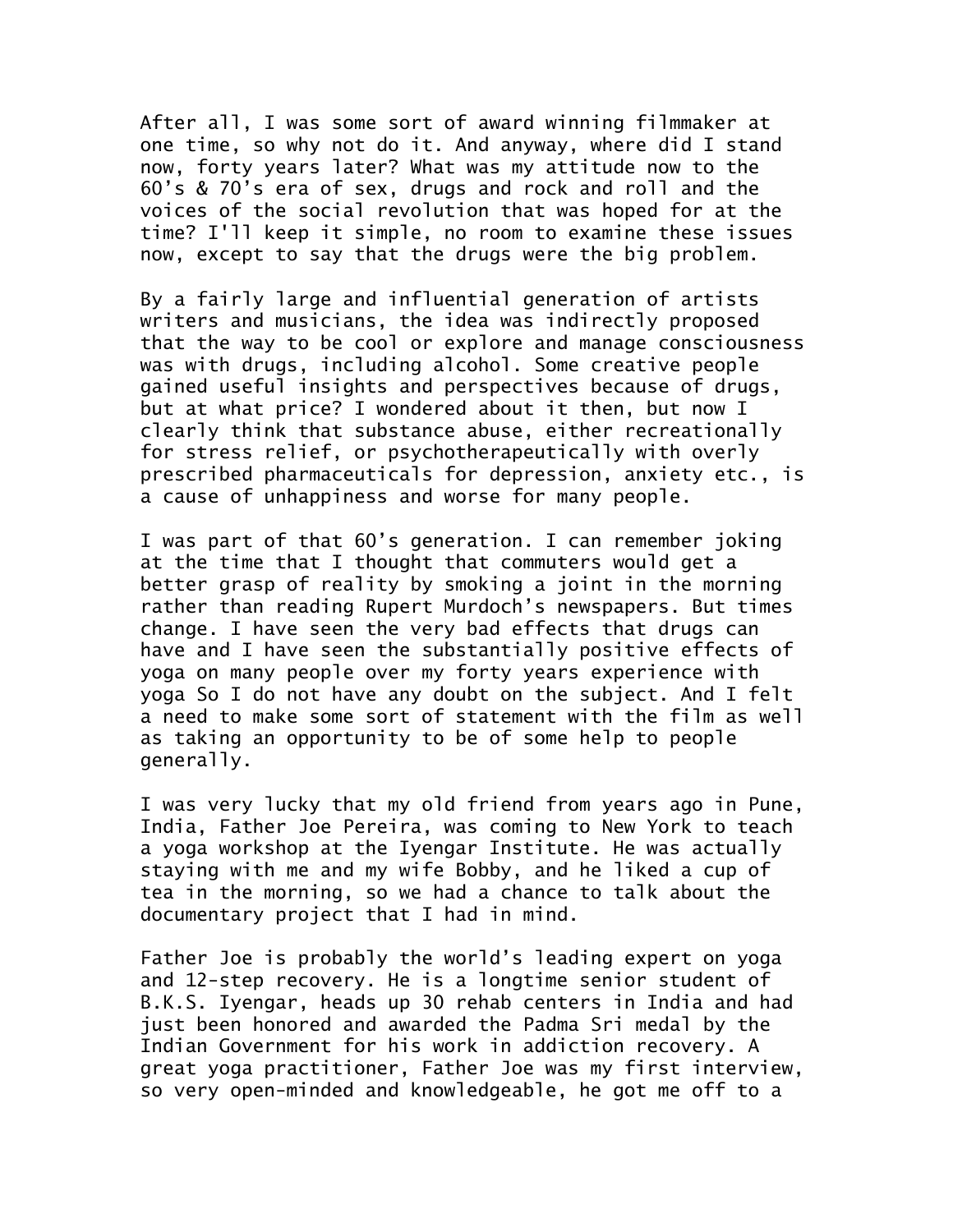good start.

You might think that it would be difficult to get people to talk about this, usually hidden, part of their lives, especially in a film. But it is one of the AA principals to reach out and help others. This is most clearly expressed by Louise in the very first line of the film when she says:

"I don't have a problem with answering questions about alcoholism because I think it is such a huge problem for so many people. And its part of my duty – not duty- duty is too strong a word. It's part of my recovery process to allow people into that part of my life, and to own it. There might be someone out there, who is struggling, who might need some help - who might think, oh my God, that girl's an alcoholic, perhaps she can help me. So that's why I am prepared to talk about it"

Louise's statement was an inspiration for me.

When they watch the film, students of yoga, and people with addiction problems, will appreciate Louise in many ways. Notice, that in her very first statement, she makes a switch from using the word, "duty", with its implication of an externally approved edifice of individual achievement and virtue, to "my recovery process" with it's liberating humility and profound focus on the subjective condition and freedom from affliction – an important principle in yoga.

Liberation from the dominance of that aspect of our mental process, which we refer to as ego, and the sometimes lethal delusions and capacity for denial that can be part of it, is an interesting theme that runs throughout the film explained very adequately by all the interviewees who include two yoga teachers. Also explored is the concept of surrender to higher power, which in AA is considered essential to recovery. It is interesting how people effectively interpret this idea in different ways and for others it is a stumbling block. Nonetheless, freedom from ego-driven and compulsive behavior will help anyone be a little happier. The film does not have a position on Higher Power. It is not an infomercial for any particular group. It hopes only to inform the viewer as a way of helping with the difficulties that people sometimes face in life. And it is there for free.